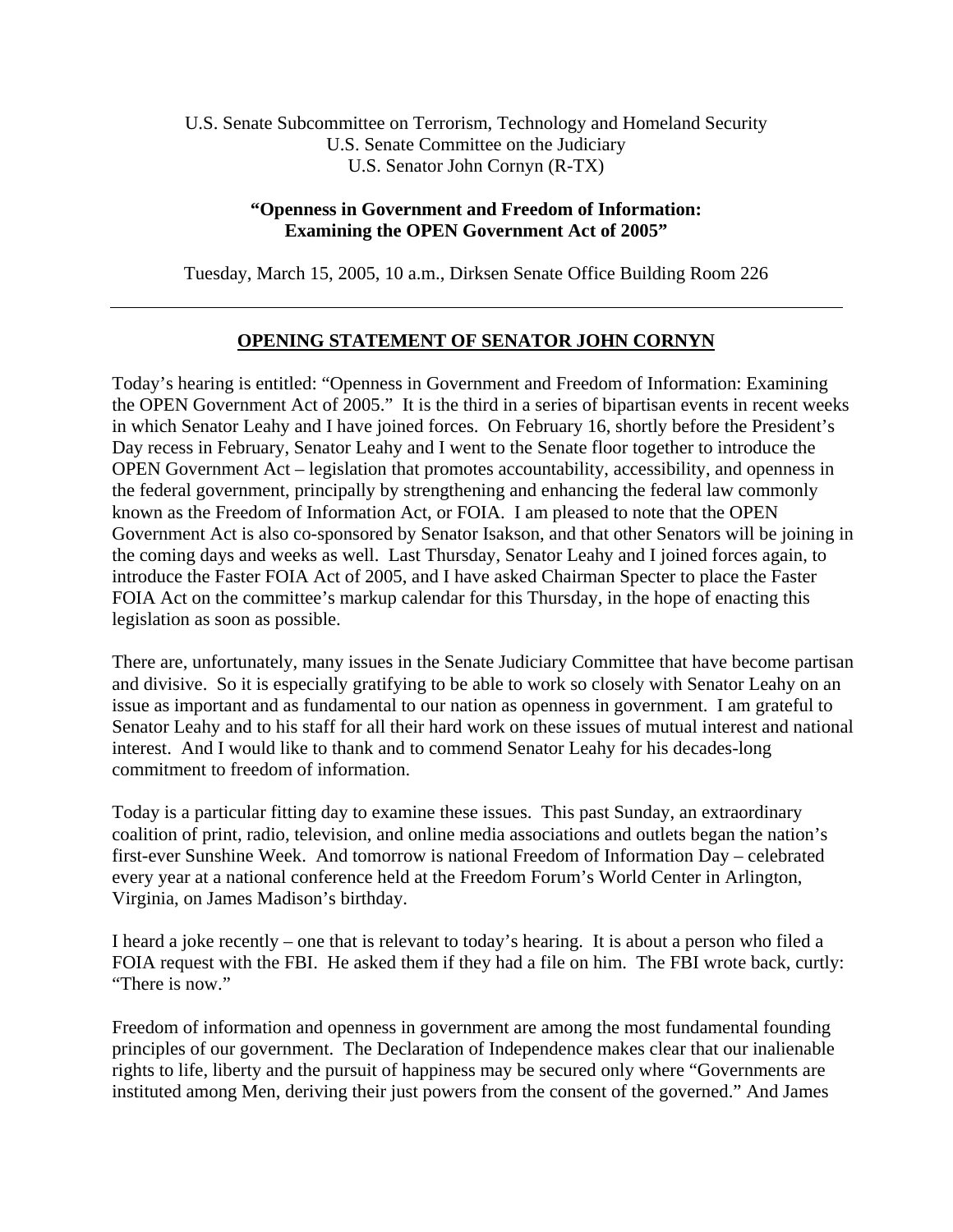Madison, the father of our Constitution, famously wrote that consent of the governed means informed consent – that "a people who mean to be their own Governors, must arm themselves with the power which knowledge gives."

As Attorney General of Texas, I was responsible for enforcing Texas's open government laws. I have always been proud that Texas is known for having one of the strongest and most robust freedom of information laws in the country, and I have long been looking forward to bringing a little of our Texas sunshine to Washington.

After all, it is unfortunate that, as with so many of other founding ideals, all too often we fall short of reaching our goals. This is a bipartisan problem – and we need a bipartisan solution to solve it. As Senator Leahy and I have both noted on occasion, openness in government is not a Republican or a Democratic issue. Any party in power is always reluctant to share information, out of an understandable – albeit ultimately unpersuasive – fear of arming its enemies and critics. Whatever our differences may be on the various policy controversies of the day, we should all agree that those policy differences deserve as full and complete a debate before the American people as possible.

I am glad that it was a President from Texas, Lyndon B. Johnson, who signed the Freedom of Information Act into law on July 4, 1966. As Bill Moyers, LBJ's press secretary, once noted, however – and I quote – "what few people knew at the time is that LBJ had to be dragged kicking and screaming to the signing ceremony. He hated the very idea of the Freedom of Information Act; hated the thought of journalists rummaging in government closets; hated them challenging the official view of reality."

It has been nearly a decade since Congress has approved major reforms to the Freedom of Information Act. Moreover, the Senate Judiciary Committee has not held a hearing to examine FOIA compliance since 1992. I hope that today's hearing will prove to be an important first step towards strengthening our open government laws and to reinforcing our national commitment to freedom of information.

Today's hearing will provide a forum for discussing the Faster FOIA Act, which Senator Leahy and I introduced just last week, to establish an advisory commission of experts and government officials to study what changes in federal law and federal policy are needed to ensure more effective and timely compliance with the FOIA law.

Today's hearing also provides the opportunity to examine the OPEN Government Act. This legislation contains important Congressional findings to reiterate and reinforce our belief that FOIA establishes a presumption of openness, and that our government is based not on the need to know, but upon the fundamental *right* to know. In addition, the Act contains over a dozen substantive provisions, designed to achieve four important objectives: (1) to strengthen FOIA and close loopholes, (2) to help FOIA requestors obtain timely responses to their requests, (3) to ensure that agencies have strong incentives to act on FOIA requests in a timely fashion, and (4) to provide FOIA officials with all of the tools they need to ensure that our government remains open and accessible.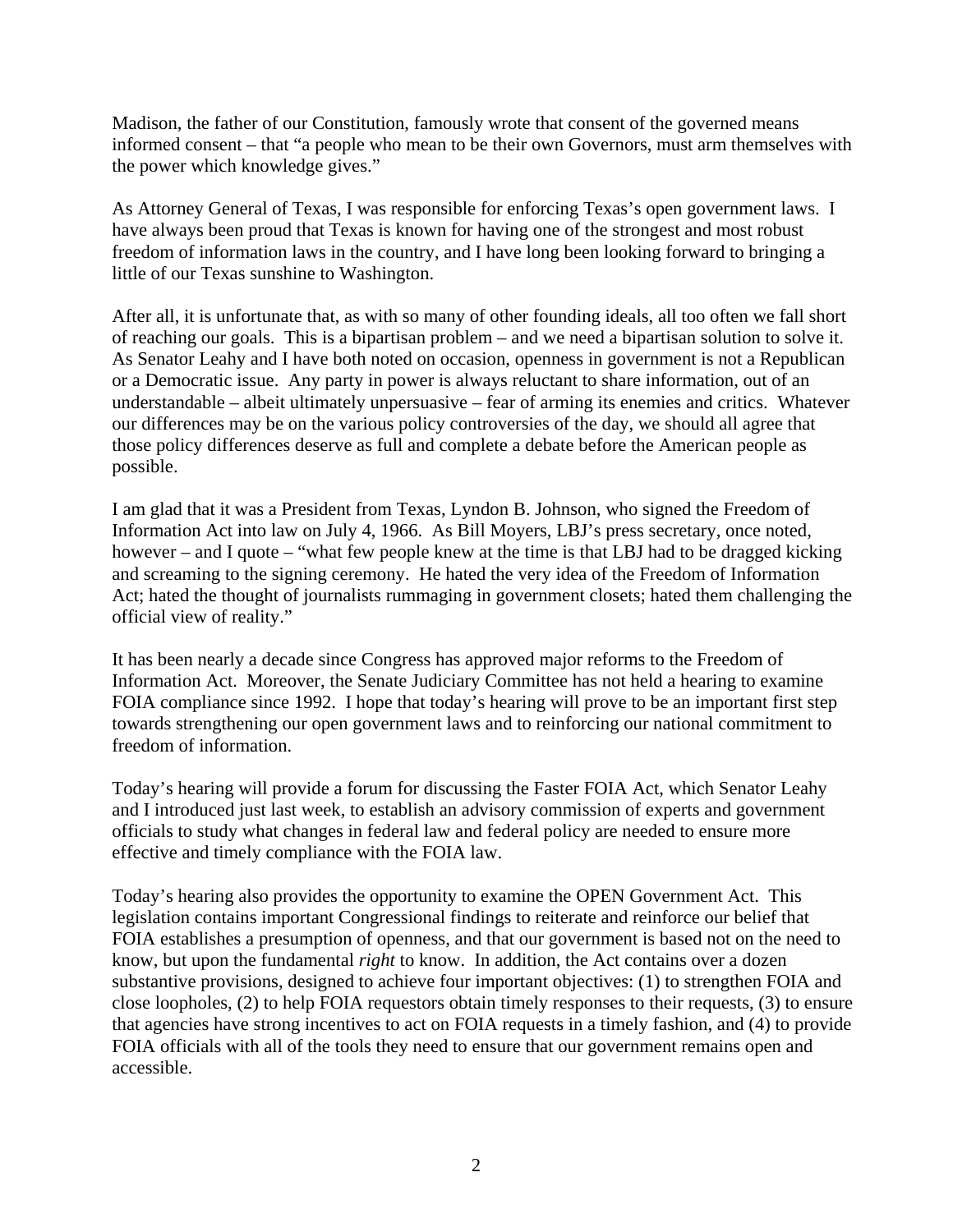Specifically, the legislation would make clear that FOIA applies even when agency recordkeeping functions are outsourced. It would require an open government impact statement to ensure that any new FOIA exemption adopted by Congress be explicit. It provides annual reporting on the usage of the new disclosure exemption for critical infrastructure information, and strengthens and expands access to FOIA fee waivers for all media. It ensures accurate reporting of FOIA agency performance by distinguishing between first person requests for personal information and other, more burdensome kinds of requests.

The Act would also help FOIA requestors obtain timely responses by establishing a new FOIA hotline service to enable requestors to track the status of their requests. It would create a new FOIA ombudsman, located within the Administrative Conference of the United States, to review agency FOIA compliance and provide alternatives to litigation. And it would authorize reasonable recovery of attorney fees when litigation is inevitable.

The legislation would restore meaningful deadlines for agency action and impose real consequences on federal agencies for missing statutory deadlines. It would enhance provisions in current law which authorize disciplinary action against government officials who arbitrarily and capriciously deny disclosure and yet which have never been used in over thirty years. And it will help identify agencies plagued by excessive delay.

Finally, the bill will help improve personnel policies for FOIA officials, examine the need for FOIA awareness training for federal employees, and determine the appropriate funding levels needed to ensure agency FOIA compliance.

The OPEN Government Act is not just pro-openness, pro-accountability, and pro-accessibility – it is also pro-Internet. It requires government agencies to establish a hotline to enable citizens to track their FOIA requests, including Internet tracking, and it grants the same privileged FOIA fee status currently enjoyed by traditional media outlets to bloggers and others who publish reports on the Internet.

The OPEN Government Act is the product of months of extensive discussions between my office, Senator Leahy's office, and numerous advocacy and watchdog groups. I am pleased that the bill is supported by a broad coalition of open government advocates and organizations across the ideological spectrum – from the American Civil Liberties Union and People for the American Way to the Free Congress Foundation's Center for Privacy & Technology Policy, the Heritage Foundation's Center for Media and Public Policy, and Texas Attorney General Greg Abbott. Without objection, letters of support from these numerous organizations shall be entered into the record.

I am also pleased by recent positive comments about the legislation from the Department of Justice. I certainly understand that no Administration is ever excited about the idea of Congress increasing its administrative burdens. And I look forward to any technical comments and expressions of concern that the Administration may choose to provide. But I do appreciate that the Justice Department's own website notes that this legislation, and I quote, "holds the possibility of leading to significant improvements in the Freedom of Information Act." As Attorney General